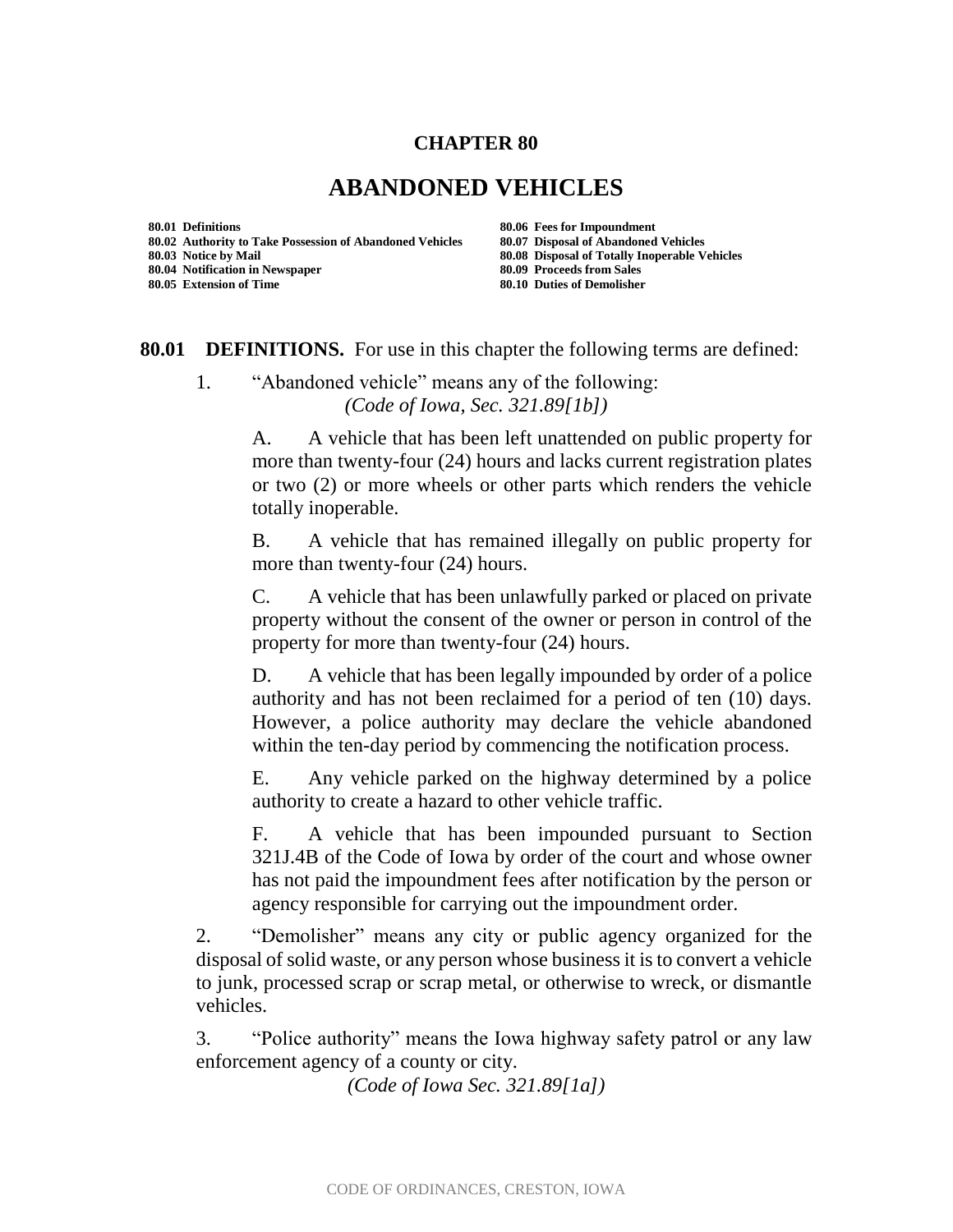**80.02 AUTHORITY TO TAKE POSSESSION OF ABANDONED VEHICLES.** A police authority, upon the authority's own initiative or upon the request of any other authority having the duties of control of highways or traffic, shall take into custody an abandoned vehicle on public property and may take into custody any abandoned vehicle on private property. The police authority may employ its own personnel, equipment, and facilities or hire a private entity, equipment, and facilities for the purpose of removing, preserving, storing, or disposing of abandoned vehicles. A property owner or other person in control of private property may employ a private entity which is a garage keeper (any operator of a parking place or establishment, motor vehicle storage facility, or establishment for the servicing, repair, or maintenance of motor vehicles) to dispose of an abandoned vehicle, and the private entity may take into custody the abandoned vehicle without a police authority's initiative. If a police authority employs a private entity to dispose of abandoned vehicles, the police authority shall provide the private entity with the names and addresses of the registered owners, all lienholders of record, and any other known claimant to the vehicle or the personal property found in the vehicle.

*(Ord. 10-119 – Oct. 09 Supp.)*

*(Code of Iowa, Sec. 321.89[2])*

**80.03 NOTICE BY MAIL.** The police authority or private entity that takes into custody an abandoned vehicle shall notify, within twenty (20) days, by certified mail, the last known registered owner of the vehicle, all lienholders of record, and any other known claimant to the vehicle or to personal property found in the vehicle, addressed to the parties' last known addresses of record, that the abandoned vehicle has been taken into custody. Notice shall be deemed given when mailed. The notice shall describe the year, make, model and vehicle identification number of the vehicle, describe the personal property found in the vehicle, set forth the location of the facility where the vehicle is being held, and inform the persons receiving the notice of their right to reclaim the vehicle and personal property within ten (10) days after the effective date of the notice upon payment of all towing, preservation, and storage charges resulting from placing the vehicle in custody and upon payment of the costs of the notice. The notice shall also state that the failure of the owner, lienholders or claimants to exercise their right to reclaim the vehicle or personal property within the time provided shall be deemed a waiver by the owner, lienholders and claimants of all right, title, claim and interest in the vehicle or personal property and that failure to reclaim the vehicle or personal property is deemed consent to the sale of the vehicle at a public auction or disposal of the vehicle to a demolisher and to disposal of the personal property by sale or destruction. If the abandoned vehicle was taken into custody by a private entity without a police authority's initiative, the notice shall state that the private entity may claim a garage keeper's lien as described in Section 321.90 of the Code of Iowa, and may proceed to sell or dispose of the vehicle. If the abandoned vehicle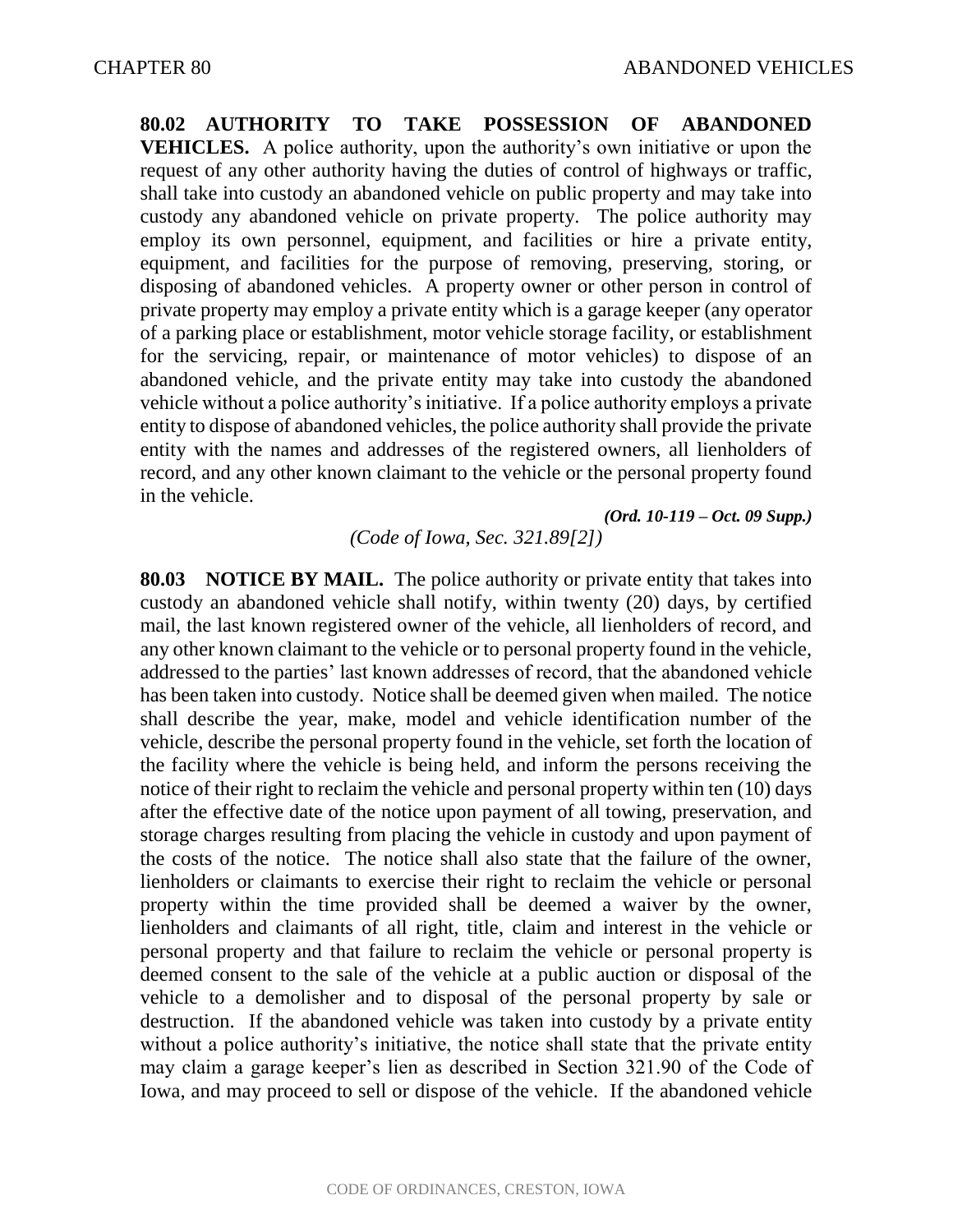was taken into custody by a police authority or by a private entity hired by a police authority, the notice shall state that any person claiming rightful possession of the vehicle or personal property who disputes the planned disposition of the vehicle or property by the police authority or private entity or of the assessment of fees and charges provided by this section may ask for an evidentiary hearing before the police authority to contest those matters. If the persons receiving notice do not ask for a hearing or exercise their right to reclaim the vehicle or personal property within the ten-day reclaiming period, the owner, lienholders or claimants shall no longer have any right, title, claim, or interest in or to the vehicle or the personal property. A court in any case in law or equity shall not recognize any right, title, claim, or interest of the owner, lienholders or claimants after the expiration of the ten-day reclaiming period.

*(Ord. 10-119 – Oct. 09 Supp.) (Code of Iowa, Sec. 321.89[3a])*

**80.04 NOTIFICATION IN NEWSPAPER.** If the identity of the last registered owner cannot be determined, or if the registration contains no address for the owner, or if it is impossible to determine with reasonable certainty the identity and addresses of all lienholders, notice by one publication in one newspaper of general circulation in the area where the vehicle was abandoned shall be sufficient to meet all requirements of notice under Section 80.03. The published notice may contain multiple listings of abandoned vehicles and personal property but shall be published within the same time requirements and contain the same information as prescribed for mailed notice in Section 80.03.

*(Code of Iowa, Sec. 321.89[3b])*

**80.05 EXTENSION OF TIME.** The owner, lienholders or claimants may, by written request delivered to the police authority or private entity prior to the expiration of the ten (10) day reclaiming period, obtain an additional five (5) days within which the motor vehicle or personal property may be reclaimed.

*(Code of Iowa, Sec. 321.89[3c])*

**80.06 FEES FOR IMPOUNDMENT.** The owner, lienholder or claimant shall pay three dollars (\$3.00) if claimed within five (5) days of impounding, plus one dollar (\$1.00) for each additional day within the reclaiming period plus towing charges if stored by the City, or towing and storage fees, if stored in a public garage, whereupon said vehicle shall be released. The amount of towing charges, and the rate of storage charges by privately owned garages, shall be established by such facility.

*(Code of Iowa, Sec. 321.89[3a])*

**80.07 DISPOSAL OF ABANDONED VEHICLES.** If an abandoned vehicle has not been reclaimed as provided herein, the police authority or private entity shall